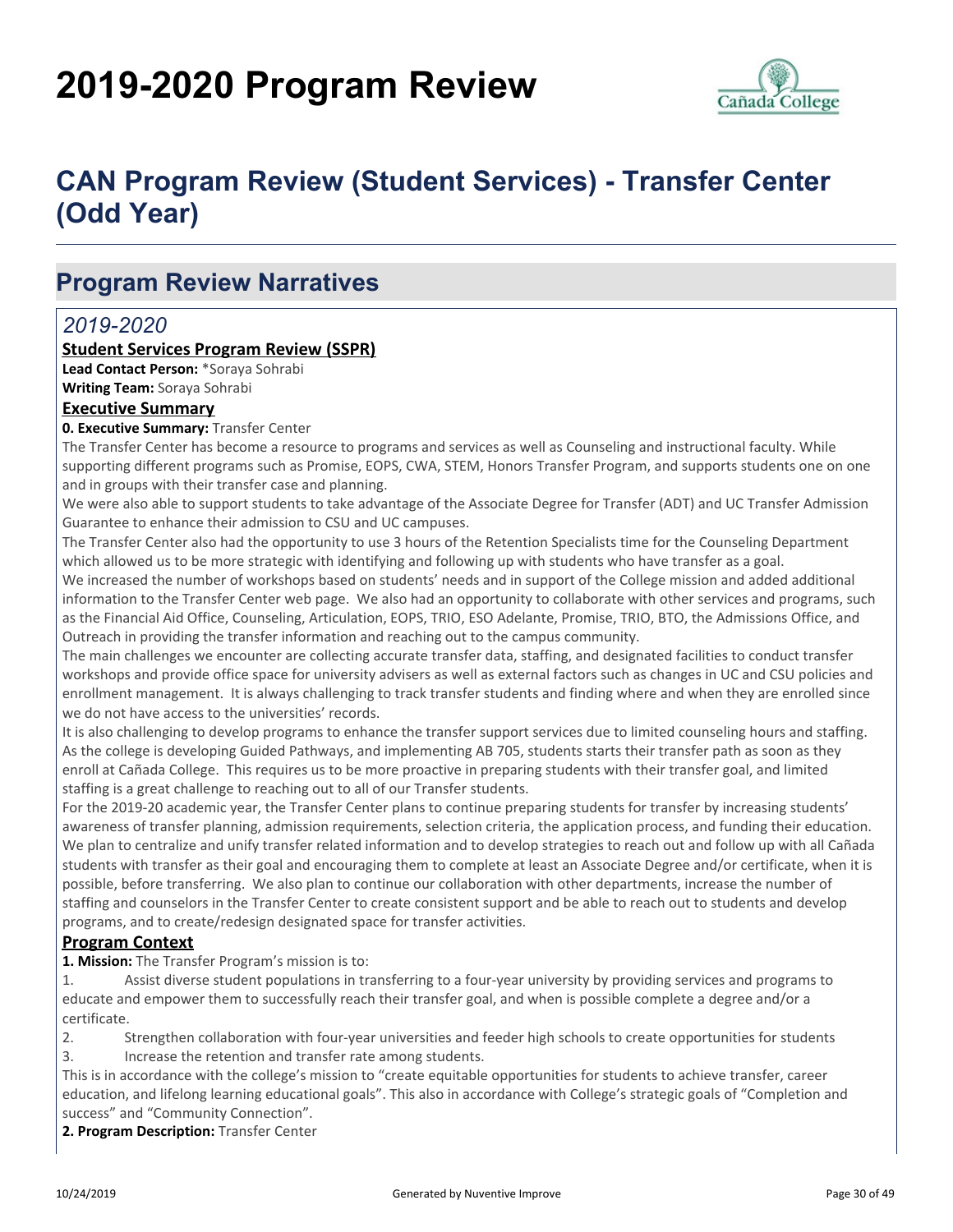The Transfer Center provides a variety of educational services and opportunities for diverse students with a goal of transferring to a four-year university. The Transfer Center works closely with Counseling and instructional faculty and many programs in the Student Services and Instructional departments such as Honors Transfer Program, Puente, COLTS Academy, STEM, A2B, EOPS, TRIO, Career Center, International Student Program, ESO Adelante, Spark Point, Promise Program, College for Working Adults (CWA), Outreach, Admissions Office, Financial Aid Office, Student Life, and Welcome Center. These collaborations strengthen the program and provide greater support to transfer students in planning a transfer path to a four-year university.

The Transfer Center provides many services including academic counseling, major explorations, and assisting students to search and select potential transfer universities and options including evaluating the cost of attendance. We also assist students to explore and plan opportunities that may enhance students' admission to a university such as Transfer agreements with the universities, and/or completion of an Associate Degree for Transfer.

The Transfer Center staff and counselors meet with students one-on-one to develop a Student Educational Plan (SEP), follow up with their concerns in-person and electronically, and helps students to strategically apply for universities. We also support students through the transfer process by guiding them with the admission applications, Transcript evaluations, Transfer GPA calculations, and appeals to the universities' decisions.

In addition, provide training and guidelines for counseling faculty on admission applications, universities' admission policies, Associate Degree for Transfer policies, changes made in the programs at the university, and Articulation.

The Transfer Center offers workshops on a variety of topics such as "UC TAG", "UC and CSU application", "UC Transfer Admission Planner", "Common Applications", Financial Aid process in collaboration with Financial Aid Office, "Transfer Options, and Procedures", "Transfer Status Evaluation", "Transfer Orientation", "major exploration", "UC Personal Insight Questions", and "Steps after Applying to Universities". Additional support that the Transfer Center provides are Questions and Answer (Q&A) sessions as an open house during the CSU and UC application period to assist students with their specific questions and to finalize their applications, as well as information session on selected topics.

To connect students with universities, the Transfer Center invites university representatives to meet with students one-on-one and coordinates their activities on campus, and schedules and monitors students' appointments with the universities. The Transfer Center also coordinates different transfer activities and events such as hosting the annual college fairs and informational panels on majors, such as the Nursing Program. We also connect with local feeder high schools by providing presentations to high school students, their parents, and high school counselors.

The Transfer Center also collaborates with universities in-state and out of state to provide opportunities such as transfer admission agreements, and guide students to complete Associate Degree for Transfer (ADT) and UC Transfer Admission Guarantee (TAG) applications to strengthen their admission to universities. While we review and verify ADTs and TAGs with California State Universities and University of California, we also follow up with students to explore options of completing any additional degrees and certificates that they may qualify for.

To ease the transfer transition, the Transfer Center also reviews and updates the external examination policies for the College Catalog, and review and evaluate foreign transcripts to verify the Language other than English Proficiency (LOTE). To increase the transfer opportunities, the Transfer Center in collaboration with the Articulation Officer, and the District Office explores transfer options with in-state, private and out of state universities.

In support of counseling faculty and our diverse students, the Transfer Center provides extensive transfer information on the "Transfer Center Web page" by adding, updating and maintaining essential transfer information.

**3. Community & Labor Needs:** The Transfer Center plans to continue building the relationships with the feeder high schools by providing transfer information based on students' needs in the format of presentations at events and marketing materials. Also, we plan to enhance our collaboration and transfer admission agreements with 4-year universities.

**4. Equity & Access:** Transfer Center assists diverse students' population and the services provided are all equally available, to all students, whether it delivered in-person or online.

#### **Looking Back**

**4. Major Accomplishments:** The following reflects our major accomplishments at the Transfer center:

• Staffing – Effective spring 2019, the Counseling Department assigned their Retention Specialist to work with the Transfer Center 3 hours a week. With this additional support we were able to identify transfer students in a timely manner, and be able to extract those who have Cañada as their primary college. To be proactive with students who might be applying for admission to a four-year university in the upcoming fall term, we followed up with 115 students who have completed 30+ units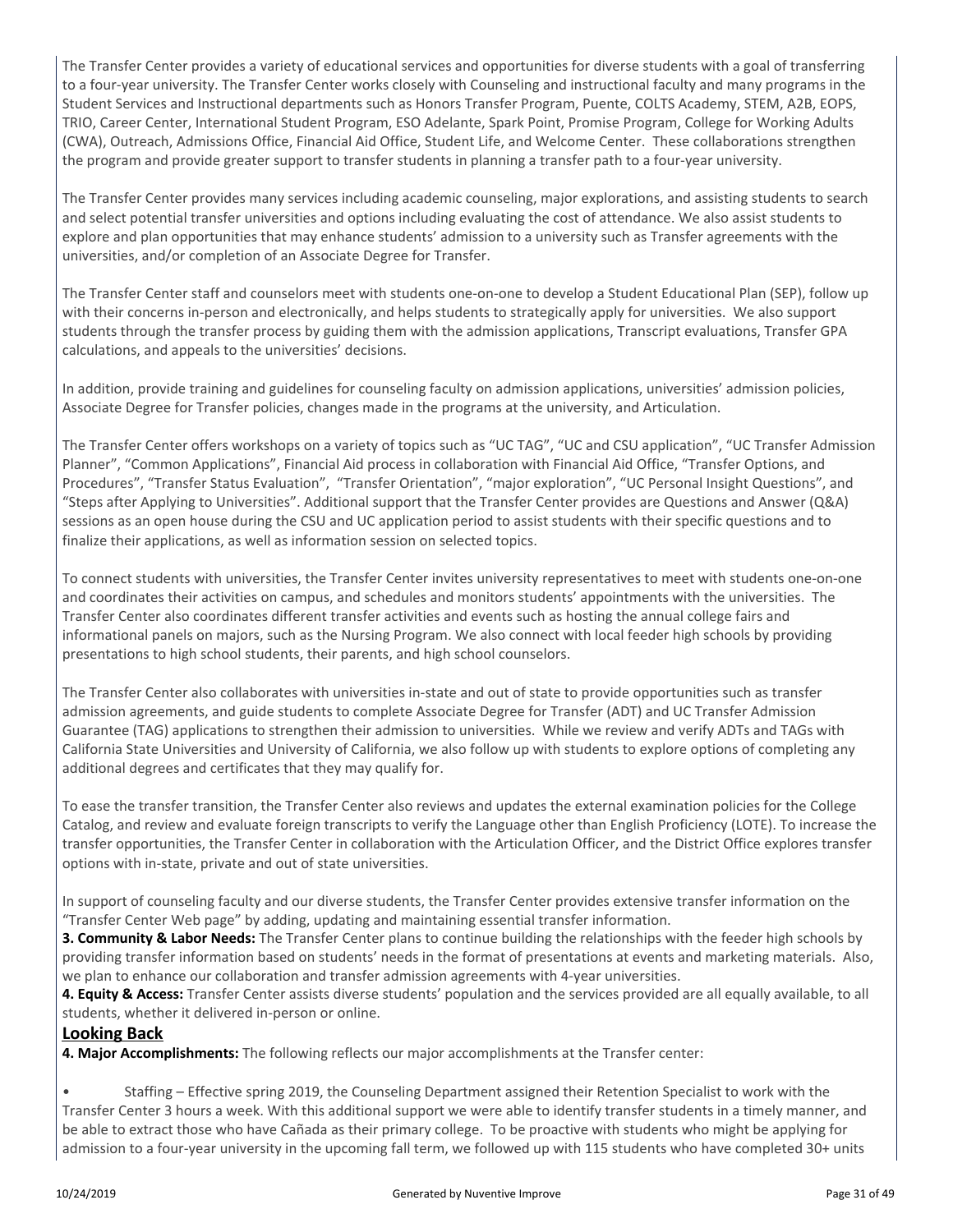and have a GPA of 2.4 or lower. We have contacted them via email and phone to inform them they are potentially qualified for academic renewal. We also notified all students with a transfer goal that they need to update their Student Educational Plan, determine their academic standing, and whether they plan to transfer Spring/Fall 2020 in preparation of upcoming registration and completing the CSU and UC application. They were also informed of the many services the Transfer Center provides, upcoming workshops, major exploration, and support with admission applications.

Hiring student assistant for 12 hours a week. Make phone calls, clerical support, and post flyers, some research with universities programs

• Workshops – we continued providing a variety of workshops on different Transfer related topics based on students' needs, such as Admission application for in state and out of state universities, Admissions essays/Personal insight questions for UC Admission, UC Transfer Admission Guarantee (TAG), Transfer Admission Planner (TAP), Transfer Orientation, Selecting a Major, Associate Degree for Transfer (ADT) programs and CSU Impactions, Nursing application, Financial Aid, and Next Step after Application, Exit Interview etc. We provided a total of 60 workshops in 2018-19, 37 in fall 2018, 17 in spring 2019, 6 in summer 2019. We increased the total number of our workshops by adding new topics and workshops in the evening, as well as offering more sessions during the day. Within these workshops we served 666 students during 2018-19 academic year which was an increase of 21% compare to 2017-18.

We also provided a variety of transfer related and scholarship workshops for other programs such as EOPS, ESO Adelante, Colts CON, STEM programs.

• Students Achievement Recognition Reception – During this annual event, we recognize the accomplishments and the leadership of our students who reached their transfer goal and are recipients of scholarships as well as, those students who completed the Honors Transfer program, and those who provided tutoring and participated in STEM. The Transfer Center and Financial Aid Office collaboratively planned and developed this event. Among students, we recognized our transfer students for their great work, their determination, and persistence regardless of financial, and many other challenges they encountered. This year we had over 355 students who applied to four-year universities. Many of the individual students applied to more than one UC and CSU Campuses as well Private and Independent Universities in California, and out of state universities. Many of these students were accepted to all the universities to which they applied to including the University of their Top Choices. According to data we received from some universities, there were 23% admit rate with UCLA, and 77% with CSU East Bay for fall 2019. Among the transfer students who participated in the Students Recognition and Award Reception in May 10th, 2019, 86% received scholarships. In addition to the internal Scholarships, we had a student who was the recipient of \$20,000 Pister Leadership Opportunity Program Scholarship from UC Santa Cruz. Another student was the recipient of Regents' and Chancellor' s Scholarship from UC Berkeley. The third student was granted a Full Tuition and Fees Scholarship from Menlo College. Among our transfer students, there are 234 students, who also received at least one Associate Degree for Transfer, which is 70% of our transfer cohort.

• Transfer Day – Coordinated and hosted College fair, (Transfer Day) in October, where students had an opportunity to meet directly with 53 university representatives from in-state, and out of state. In Fall 2018, There were about 300 students in attendance and according to a survey students expressed that the Transfer Day gave them the opportunity to meet and have in depth conversations with at least 3 universities, learn more about their field of study, and available services at the universities pertaining to them. In general, they found the event very encouraging to seek the transfer option.

• Nursing information Panel – In fall 2018 planned and coordinated Nursing information panel for our students interested in allied health field. There were 4 universities from public and private universities in attendance and it was well received by students.

In addition, we hosted another Nursing event hosted by ORBIS Education that introduced Nursing programs at in state and out of states partner universities. We had 30 students in attendance, and they were all excited to explore new options.

• Collaboration with Spark Point – Starting Spring 2019, the Transfer Center began a new collaboration with Spark Point in guiding students to compare the cost of attendance between community colleges and four-year universities and to find the cost of attendance at four-year university and to receive incentives. The goal was for students to learn and start early on financial planning. This helped students to identify the differences in cost of attendance, and how early planning and budgeting will help them to transfer on time. Even though this was a new initiative, we were able to guide about 12 students with this process in a 2 month time period.

• Connecting to High School Community-Presenting transfer information to our high school students, their parents, and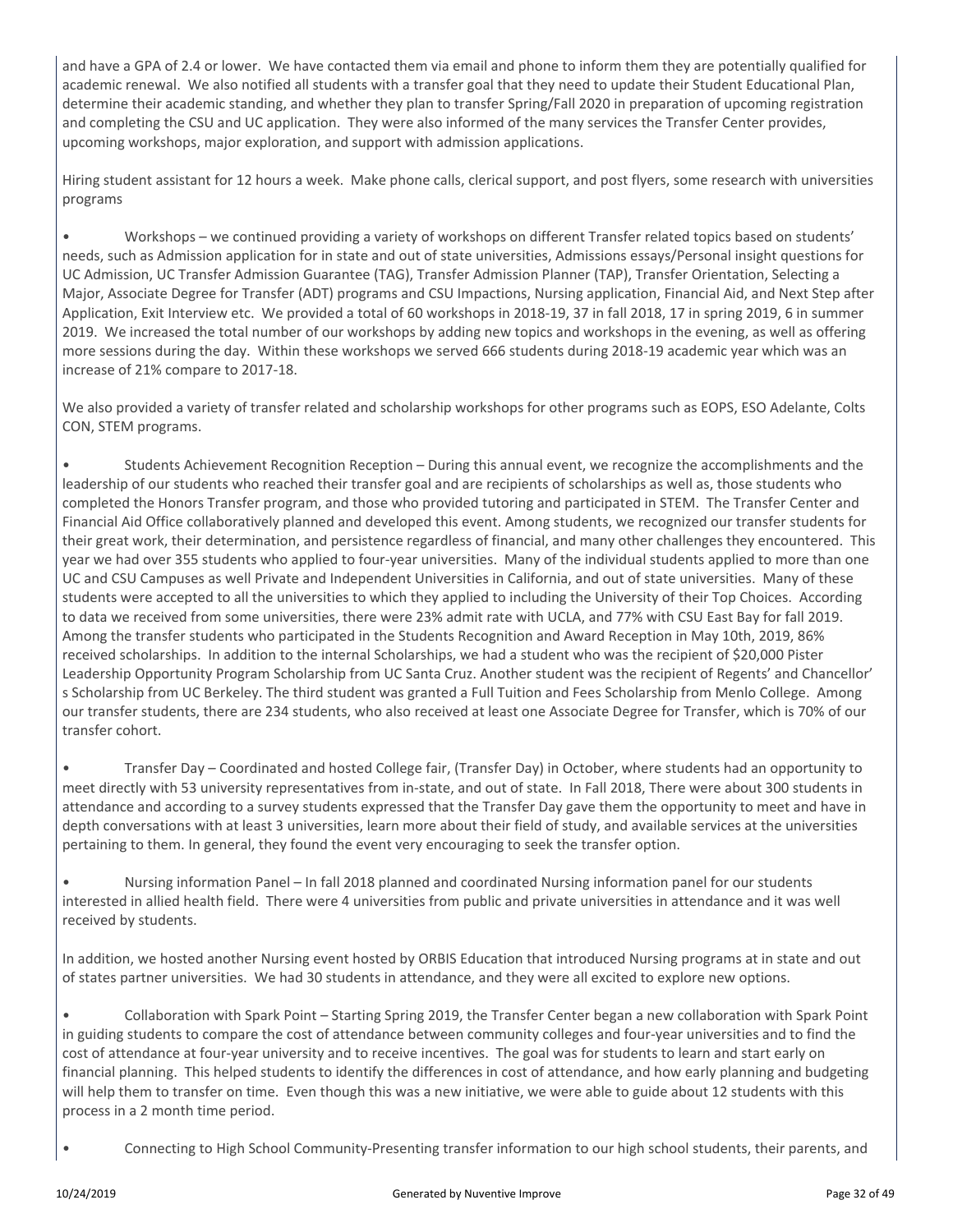high school counselors at various events at our campus including "High School College Connection", and at local feeder high schools.

• On campus events participation– staffed tables at various events to introduce the services offered by the Transfer Center and answer students' transfer related questions. Some of the events that we were able to staff with a transfer table were at Club rush, Promise Program welcome day, "we heart Social Sciences", connect to college, and Social Sciences events. In addition, we had short presentations to groups of students who were brought to the Transfer Center by instructional faculty, and program and services. Every term there are about 250 new students who are introduced to the Transfer Center through PEP program.

• UC TAG Review –In fall 2018 reviewed and followed up with 99 TAG applications for fall 2019 admission. In the process, we discussed, planned and/or revised spring 2019 schedule for students to strategize their admission application. Among 95 TAG applications that was reviewed in advance, 82 were submitted.

• Associate Degree for Transfer (ADT) –We were able to promote and develop an educational plan for students to also obtain an ADT while planning to meet the transfer requirements. In spring 2019, we reviewed 245 ADT petitions for 205 students. Out of 117 students who were on the CSU list for ADT verification we verified 96 students or 82%.

• Forms and Flyers - the Transfer Centre flyers are advising tools and are constantly updated for students and counselor faculty to use.

o Updated the worksheets created previously, to reflect the changes in the ADT course requirements and created worksheets for new ADT programs. All worksheets are updated based on current catalog year and added to the Transfer Center web page in support of counseling faculty, guiding students, and reference for other community colleges to use the course requirements for reciprocity

o Updated all flyers developed in regards to transfer and posted on Transfer enter webpage.

• Coordinated University Activities - we coordinated and scheduled in-state and out-of-state University's visits and their activities on our campus such as tabling, and classroom visits to create avenues for students to connect with universities and receive transfer information directly from them. The number of universities visits we scheduled increased in 2018-19, and among newly added to the list were UCLA, UC Santa Barbara, UC Riverside, UC Davis, San Jose State University, and Arizona State University.

• Data Collection – Used the self-report "contact information" form, "Data Sharing" program with UC campuses, and ADT list from the CSU System Office to identify most of the outgoing transfer students to UC and CSU. In collaboration with the Admissions Office, created a list of students who applied to private and out-of-state colleges and universities through the Common Application. With support of the Office of Planning, Research, and Institutional Effectiveness (PRIE) we were able to identify the new and continuing students with a transfer goal.

• Continued conducting the Transfer Advisory Board meetings where the four- year university representatives, faculty, staff, and an administrator from Cañada College evaluate the Transfer Center activities, plan and implement transfer activities based on the available resources and external factors in an effort of streamlining the students' transition to a four-year institution.

• Training and support to faculty and staff- Continued to support and advise the counseling and instructional faculty on Transfer matters. We had opportunities to provide guideline and advise other programs and services with the transfer policies.

• E-Newsletter - Composed and emailed at least 3 to 4 electronic newsletters per semester to all students with a transfer goal to bring up-to-date transfer information on admission policies, deadlines, course requirements, and any other transfer opportunities offered by universities such as open house, Advising day, internships, scholarship etc. There are also emails to students who share the same goal such as those who are applying for TAG, are interested in ADT, or students who are preparing for the nursing program. These emails provide information that pertains to them only.

• Webpage – Continue to update the Transfer Center web page by updating transfer information and documents such as TAG and admission policies, deadline and fees, ADT information, adding CSU and UC majors, impacted programs, Articulations, deadlines, events, etc.

Please see the Cañada College Transfer Center Webpage, https://canadacollege.edu/transfercenter/. **5. Impact of Resource Applications:** There were no new resources allocated to the Transfer Center during this reporting period.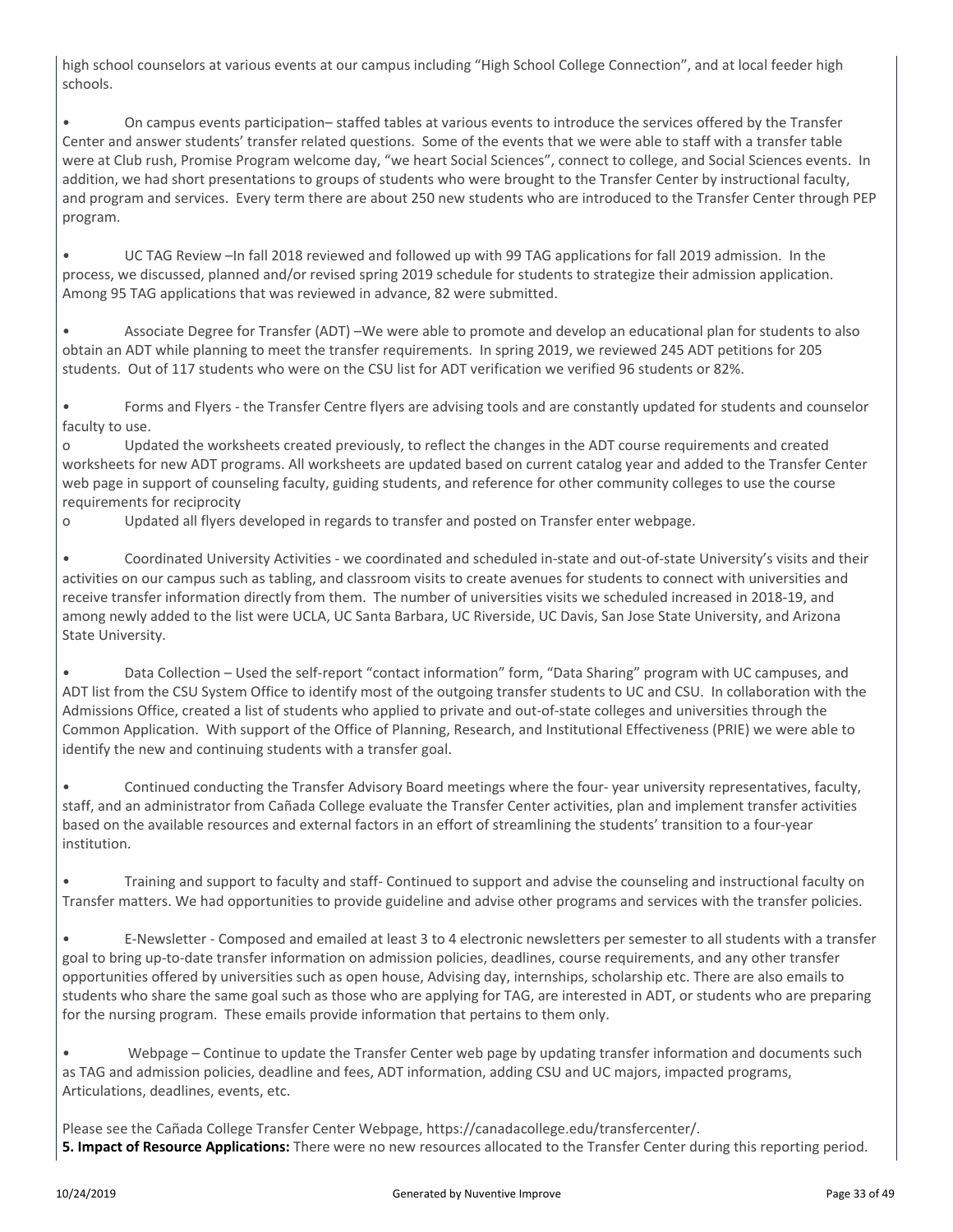However, effective spring 2019, the counseling department did assign their Retention Specialist to work with the Transfer Center 3 hours a week. This extra assistance allowed us to reach out strategically and effectively identify students whose goal was to transfer and had Cañada as their primary college.

As a result, we were able to reach out to 115 students who completed 30 to 40 transferrable units, but they had low GPA. To make them transfer ready and help them to have a competitive GPA we provided information on CSU and UC admission requirements along with impaction status of the campuses and guided with the Academic Renewal, grade alleviation. We hope to see the results of our efforts by an increase in the transfer rate in the upcoming transfer season.

Having the list of transfer students early in the semester also helps us to identify students without a Student Educational Plan. We were able to reach out to them to ensure they planed courses for both fall and spring terms. This not only helped them to be prepared for registration and receive earlier registration date, it also helped them to understand that they also need to provide courses planned for spring on their admission application for four-year universities. Planning ahead helped students to strategically select courses to complete a degree and meet the major course requirements and admission requirements at the university. In the past, many students were completing the application without reporting planned courses for spring or selected random courses to report.

#### **Current State of the Program**

**6A. State of the Program - Observation:** In the 2018-19 catalog year we had great collaboration with other programs and services to share transfer information in the effort of centralizing and unifying the message and information to all of our students. We collaborated with ESO Adelante as they built the online transfer guideline for students in the program and consulted with the CWA program in identifying a new pathway in sociology, participated and was actively involved in developing the Guided Pathways initiative on our campus, while continuing the support and collaboration with the Counseling Department, Transfer Honors Program, Welcome Center, TRIO, STEM, EOPS, Admissions Office, Outreach and other programs that bring transfer information to students. In addition to being involved with the programs planning, we create flyers and utilize our webpage as advising tools to disseminate the information to students, and campus community. In addition, we were member of several advisory committees, hiring committees, curriculum committee and participated in UCLA TAP site visit.

We also inform all of our programs and services on campus about the changes made in policies and programs at 4-year universities as these changes may have great impact on students' planning and completing their transfer goal, which then impacts on the completion rate. One example that made a difference in students' planning was the spring admission by CSU campuses and winter admission with 3 UC campuses. This provides students a chance to transfer in mid-year, but it also had an impact on the Transfer counselors' load and the Transfer Center staff to prepare students. Another change that has a great impact on students and the Transfer Center is when students are required to update their application applications before they are submitted. This is crucial to students' transfer status as they have a short time to act on their application otherwise, they may lose the chance of transferring. This had a great impact on the Transfer Center Department as we must follow up with all applicants in a short period of time and guide them to correctly submit the updates. For instance, 10% of the 147 applicants to San Jose State University were denied solely for missing the deadline to submit the supplemental application and updating the admission application even though they were academically prepared.

We also review and update the ADT and UC Transfer Admission Guarantee (TAG) policies with counseling faculty to ensure students plan their courses accordingly. As CSU and UC campuses are becoming more impacted, we are encouraging our students to complete an ADT and/or UC TAG, if applicable, to enhance their admission status by receiving priority admissions to these universities and some of the in state private universities as well as some of the out of state the universities.

The following charts reflect number of students who took advantage of completing An Associate Degree for Transfer. The number of petitions includes duplicate petitions and those who did not meet the ADT criteria at the time. About 41 students completed 2 ADTs and 2 students completed 3 ADTs.

Please see the attached PDF document for the table.

| Term         | # of Students ADTs |          |     | #Petition | #Petitions |     | % of students    |     |
|--------------|--------------------|----------|-----|-----------|------------|-----|------------------|-----|
|              | on CSU list        | verified |     | Reviewed  | Submitted  |     | who completed    |     |
|              |                    |          |     |           | to A&R     |     | at least one ADT |     |
| Spring 2019  | 116                | 96       |     | 247       |            | 207 |                  | 84% |
| Fall 2018 19 |                    | 12       |     | 48        |            | 38  |                  | 77% |
| Spring 2018  | 158                |          | 118 |           | 266        | 185 |                  | 70% |
| Fall 2017    | 20                 | 13       |     | 56        | 44         |     | 78%              |     |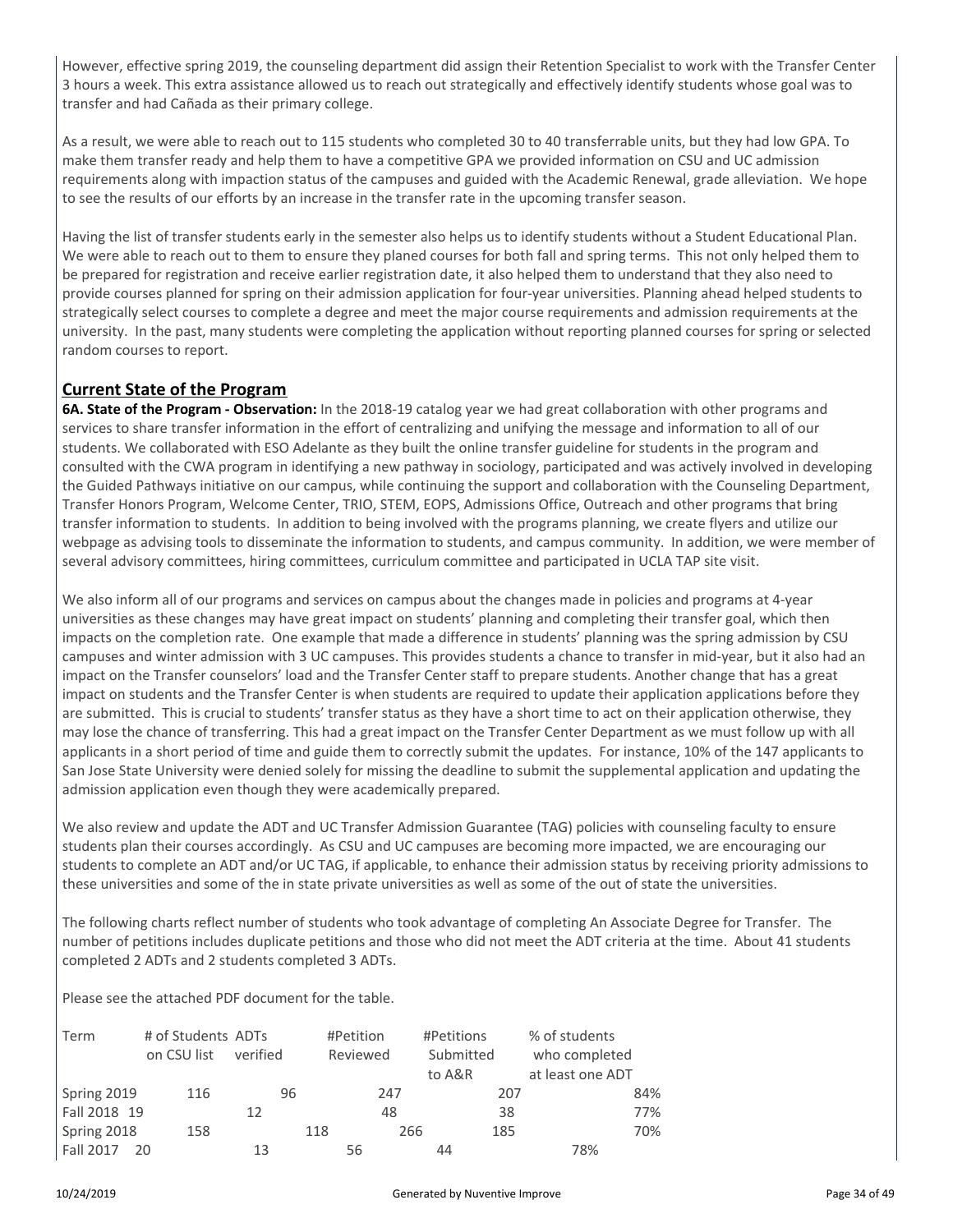The number of students who self-reported that they will receive an ADT on their CSU application was decreased in spring 2019 by 26.5% compare to spring 2018. However, the number of students who met the ADT requirements was higher in spring 2019 (82%) compared to Spring 2018 (75%). This shows that our efforts to inform students were successful as students are more aware of the difference between ADT and Associate Degree requirements and they correctly report their transfer status on their admission application.

Although we made good progress on increasing students' knowledge on ADTs by creating promotional materials, worksheets, and incorporating ADT requirements in the Student Educational Plan, we are still not able to reach out to all transfer students, as 56% of students who filed ADT petitions did not report it on their CSU applications. This also required us to follow up with students and if applicable to provide ADT verification manually.

It is also crucial to inform the instructional faculty about the changes in policies related to transfer and ADTs and TAGs and how they may impact students' transfer status. This information can be instrumental in developing and offering courses so students can benefit from having an ADT. The following table shows the breakdown of the ADTs completed for each program in spring 2019. We offer 27 ADT programs, but students completed ADT degrees in only 18 programs. Within last year, due to limited staffing, we unfortunately were not able to bring the transfer related information to instructional faculty as we planned by attending the division meetings.

Please see the attached PDF document for the table.

| ADT Petitions completed in Spring 2019 |    |                |   |       |                                |                |    |    |   |
|----------------------------------------|----|----------------|---|-------|--------------------------------|----------------|----|----|---|
| Major                                  |    | # of Petitions |   | Major |                                | # of Petitions |    |    |   |
| Art History                            |    |                |   |       | Kinesiology                    |                |    | 2  |   |
| Biology                                | 2  |                |   |       | <b>Mathematics</b>             |                | 10 |    |   |
| <b>Business Administration</b>         |    | 40             |   |       | <b>Nutrition and Dietetics</b> |                | 3  |    |   |
| Child and Adolescent Development       |    |                | 2 |       | Physics                        |                |    |    | 4 |
| <b>Communication Studies</b>           |    | 17             |   |       | <b>Political Science</b>       |                | 3  |    |   |
| Computer Science 10                    |    |                |   |       | Psychology                     | 50             |    |    |   |
| Early Childhood Education              |    | 11             |   |       | Sociology                      |                |    | 25 |   |
| Economics                              | 22 |                |   |       | <b>Studio Arts</b>             |                |    | 1  |   |
| English<br>1                           |    |                |   |       | Theatre Arts                   |                |    |    |   |
|                                        |    |                |   |       |                                |                |    |    |   |

We continue to educate our students about UC TAG opportunities which make students competitive candidates for UC admission. Not only do we bring this information to our current students, we also share this opportunity with high school counselors and prospective high school students.

Based on the chart below, the number of TAG applicants decreased since fall 2017. This is due to a change in requirements such as higher GPA, changes in programs, and a reduction in the number of applicants to the UC. However, based on the TAG results at UC Davis, the only campus that reviews TAG before reviewing the general admission application, the number of students who received the TAG approval was higher for fall 2019 (87%) compared to 2018 (68%). As we assisted students with the TAG application and reviewing the TAGs, we realized that students are more aware of their UC TAG policies as they are using the TAG information provided on the Transfer Center Webpage, flyers, and meeting with their counselors. We also followed up with them via email or phone calls to inform them of any changes they may need to make on their planned courses after reviewing their TAG application.

Please see the attached PDF document for the table.

UC General Admission Applicants

| Term          | Applied | Enrolled          | Percentage |
|---------------|---------|-------------------|------------|
| Fall 2019 118 |         | Not available yet |            |
| Fall 2018 132 |         | 71                | 53%        |
| Fall 2017 158 |         | 121               | 77%        |
|               |         |                   |            |

The decrease in the number of UC applicants for fall 2019 are due to several factors. One is a decrease in our total enrollment, and there is also a 9% decrease in the number of students who have a goal of obtaining a Degree and Transferring. Change in policies and major requirements and being more selective with admitting students are other challenges that students also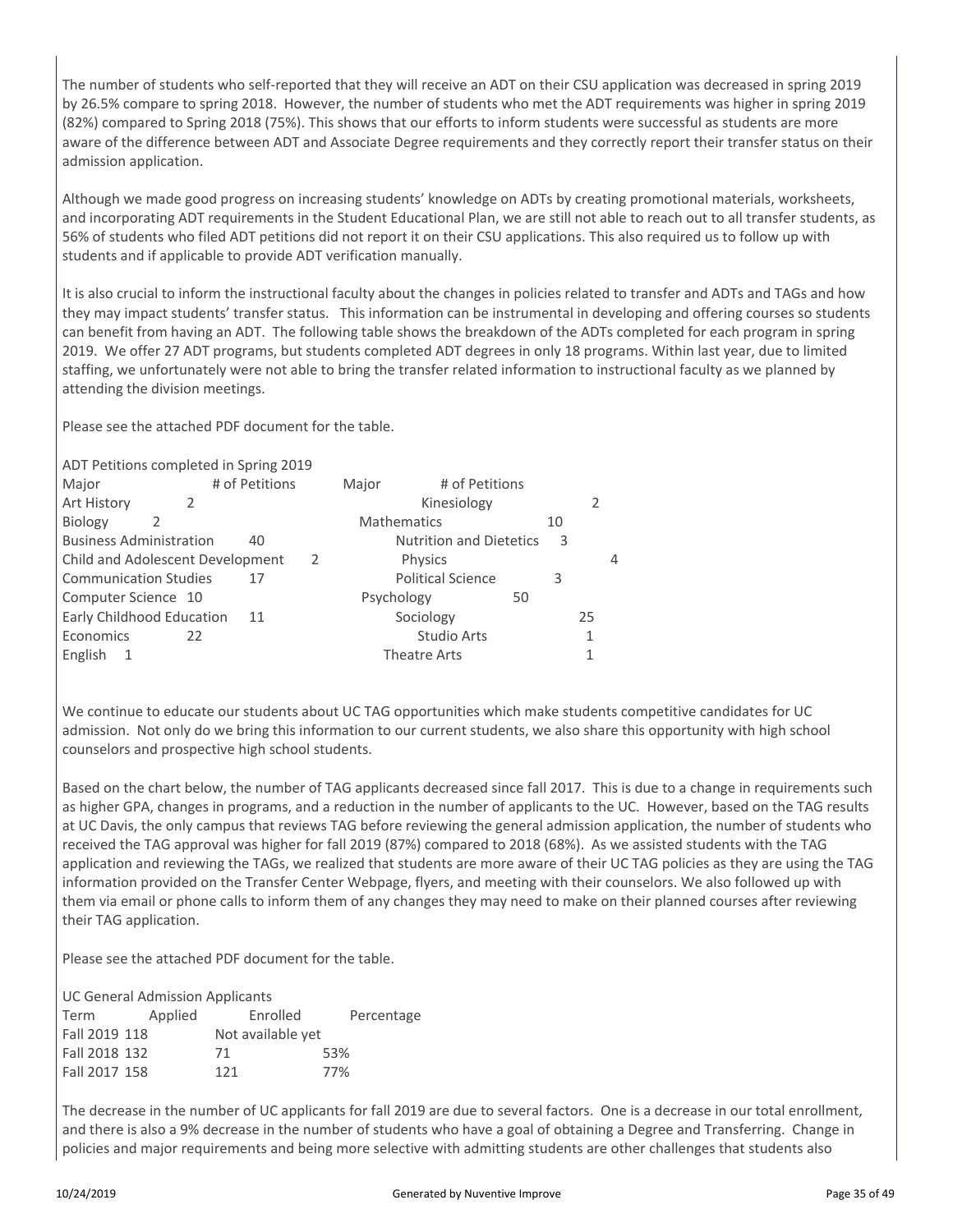encounter. There are also students who are not meeting the unit and GPA requirements. We also found that some students are expressing financial difficulties as the cost of living and cost of attendance are great hardship for students to Transfer. For this reason, many of students join the workforce after completing the Transfer requirement and/or completing an Associate Degree to build their financial resources before applying to a university.

Our collaboration with Spark Point was to address the financial challenges that students are facing. Even though students are academically ready to transfer, they will not take the next step as they may not know of the available financial resources and/or how to be prepared financially. The collaboration with Spark Point allowed us to put a message out among students that the cost at the universities is different, and knowing the cost, learning about the financial resources, and planning finances in advance will contribute to a successful transfer. This is a new collaboration which did not give us enough time to evaluate our efforts.

The challenges we are facing are staffing, collecting accurate and real-time transfer related data, designated space for transfer activities, and external factors enacted by universities. Increasing the number of ADTs, CSUs, TAG, and UC applicants are a great reflection on our efforts, but also impacts the workload of the staff and counselors at the Transfer Center. Both ADT and UC TAG have a deadline to follow which also creates challenges with the limited staffing we have. Evaluation of each application can be complex, especially when students have records from different colleges. This uses time and resources as it requires several follow up sessions with students before finalizing the submissions and/or verification. During this period, which is peak time, we are reviewing TAG for Approval, reviewing ADT for verification while also coordinating the annual College fair, conducting the workshops, etc. We rely on the support of a student assistants, who have limited hours and often we lose them after investing in their training as they transfer or move out of the area. Also their level of responsibility and access to BANNER and records are limited.

In fall 2018, our full-time counselor was assigned to Articulation duties. This reduced her hours at the Transfer Center by 50%. In addition, the hours of the adjunct counselor that was funded by the A2B grant was also reduced as he was assigned to general counseling. He also continued with his role as the Honors Transfer Program Counselor which included coordination time for Transfer Honors Program. At the Transfer Center, the number of staffing is not stable, and it is constantly changing. This makes it challenging to develop new programs and provide consistent services to our students with a Transfer goal that is about 40% of the student population. Other responsibilities of being in committees also reduces our time with students and making the program stronger.

The external factors that are beyond our control, such as the changes made at the universities also create challenges. For example the impaction of the programs at CSU and UC campuses and giving priority to the Student Services area has an impact on our students' transfer status which requires our guidance to strategize the application process. The new CSU application is another example that required a lot of our time to develop new workshops, train our counseling faculty and bring our students up to speed. Furthermore, unexpected and last minute changes to the process impacts the Transfer Center schedule. One example is the extension of applications and changes in process of verification. These require us to readjust our schedule to address the students' needs, and consequently we were not able to develop and coordinate activities that we planned to address the needs of other transfer students who are in the pipeline and trying to understand the complex transfer process and be ready to successfully transfer.

By participating in Guided Pathways initiatives which is essential, reduction of counseling hours, and the external challenges create limitations on what we can provide students such following up with all transfer students on their academic status, and to develop necessary programs in support of our students with their transfer goal.

We are still challenged to hold transfer activities due to not having a designated Space. Due to space limitations, we are not able to host more than one event at a time, and to schedule more than one or two university representatives in a given day. Our shared area with the Counseling Department holds 4 computers which is not sufficient when we offer the drop-in sessions for CSU and UC applications where we serve 40-50 students in a 6 hour drop-in hours.

**6B. State of the Program - Evaluation:** The changes for the next academic year will be in response to students' needs, and the Educational Master Plan, which is to increase the transfer rate and support and prepare students with planning and completing a degree, certificate and/or transfer goal.

The data we collected reflected that the number of transfer students decreased between fall 2017 and 2018. Even though we met the ACCJC benchmark of 2% increase in the transfer rate at the time, we need to focus on the new goal of increasing the transfer rate among all community college by 35% in the next 5 years. Cañada College has also adopted the same strategic goal to increase the transfer rate by 35% in response to our "Completion" objective. This requires us to increase transfer awareness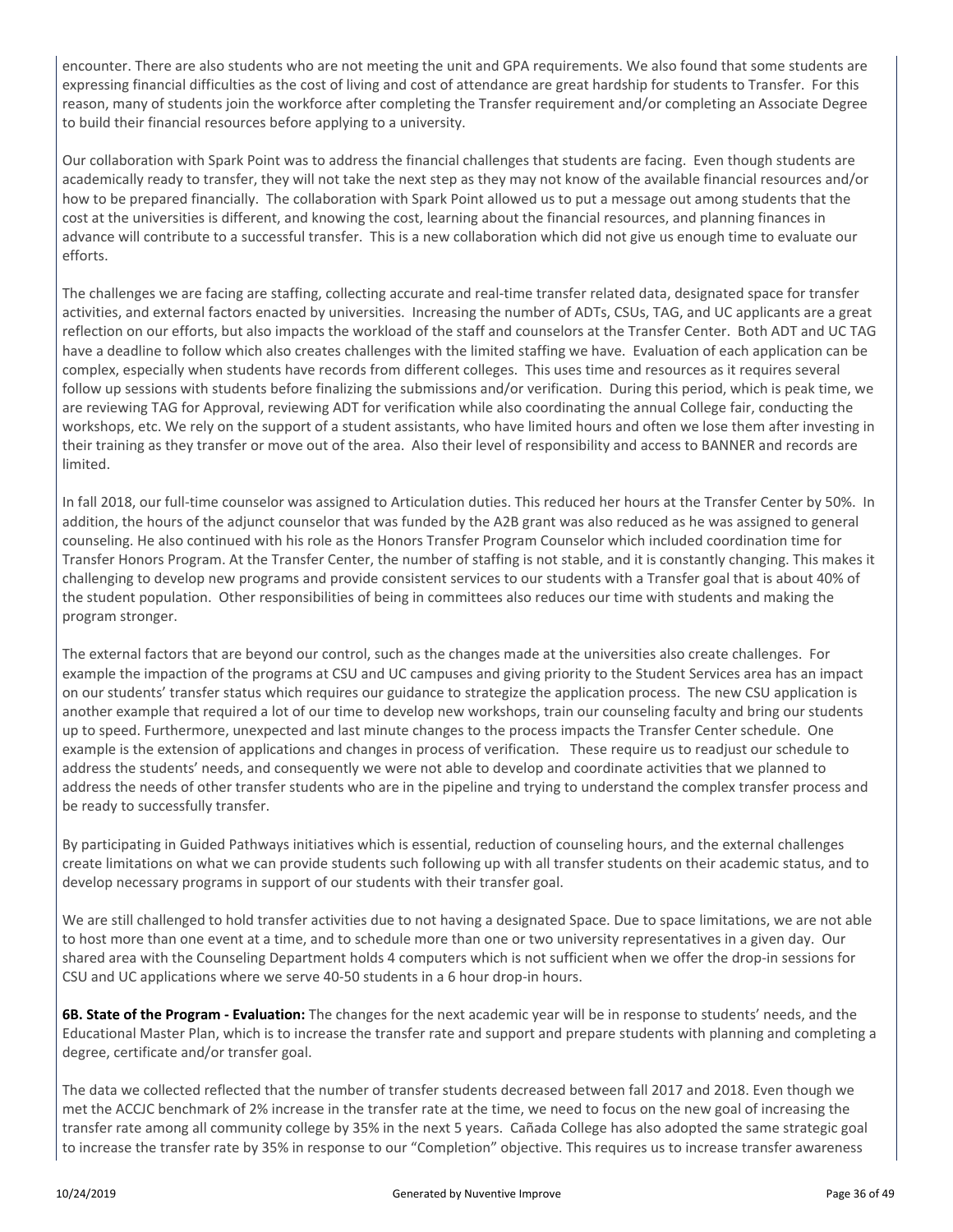and change the culture among students and our campus, collecting data on transfer students, strengthening the collaboration with high schools and universities and articulation agreements.

Last year we planned to implement Student Transfer Educational Pathways (STEP) program but we were not able to fully implement the program due to limited resources. For the next program cycle, we plan continue reaching out and follow up with the transfer students. This requires us to access the students' data, and understand their educational goals and plans in order to group them by their goals and number of units, then tailor our services and programs to their needs. This allows us to breakdown the complex transfer process and prepare students step by step. This will help us to increase retention and transfer rate as we place students in transfer path as soon as they began at Cañada and making students more engaged with their own educational planning.

This is in alignment with the Student Success Initiative, and the Educational Master Plan, which requires intervention and intrusive support to prepare students for completing their transfer goal by providing students with transfer requirements, the essential information regarding the changes in the requirements, and selection criteria, etc.

To provide consistent and efficient support and follow up with our students, we also plan to stabilize the Transfer Center's staffing by securing a full time tenure track transfer counselor position and adjunct counselors, full-time and part time, reclassify the Transfer Program Supervisor position to a Director position, and to hire a program services coordinator for the department.

To increase the efficiency, we plan to utilize technology by providing some of our workshops online and develop "Transfer Corner" on canvas to bring information to students. Also, plan to work with the Articulation Officer to close the gaps in articulations with the CSU and UC to ensure students meet their transfer goal in a timely manner.

To better serve our students, we also need to collect more accurate and real-time data in identifying our students and help to close or tighten the gap between student's equity and support students to take the last step to enroll at a university. With the implementation of AB 705 that will place students in the transfer path in a shorter time, and the implementation of Guided Pathways, it is more crucial to have accurate data on students to assist them with planning and provide them with information and services that applies to them. To gather more accurate data on transfer students, we plan to work more closely with PRIE Office to develop agreements with at least local CSU campuses to share data on students successfully transferred, and to continue with the Data Sharing projects with UC System Office.

The Transfer Center plans to continue the collaboration with programs and services on campus to streamline the transfer message to our campus community and to maximize resources. We plan to continue collaborating with Spark Point and the Financial Aid Office to provide workshops tailored to transfer students on how to find and mange financial resources in order to be ready when it is time to transfer. We also had the opportunity to work with TRIO to promote Field trips to 4-year universities where students can receive firsthand experience of being on a 4-year campus.

Last year we had planned to increase the visibility of the Transfer Center by adding signage around campus and provide additional classroom presentations, and create/redesign existing space to accommodate more students. Due to many construction projects on campus, and reduced hours of staffing we were not able to add any signage around campus or visit classrooms.

To reach the above goals, we are requesting new equipment, re-purposing the Transfer Center area by adding a work-space and additional computers for students, and the following staffing for the Transfer Center:

Please see the attached PDF document for the table. **7A. Current SAOs & SLOs:** 2018-19 SAO

To unify and centralize the transfer information through workshops, events, and information sessions, training, and developing an online tool, and classroom presentations at different educational levels. Consequently, increase students' awareness of the availability of the Transfer Center and programs.

The following actions will be the Transfer Center SAO Action plan for 2018-19:

- Workshops
- Develop transfer informational/worksheets for freshmen and Sophomore students
- Classroom visits remedial and Transfer courses
- Develop an exit orientation for students to ensure students meet the final steps before transferring
- Participate in division meetings to share and collaborate with faculty.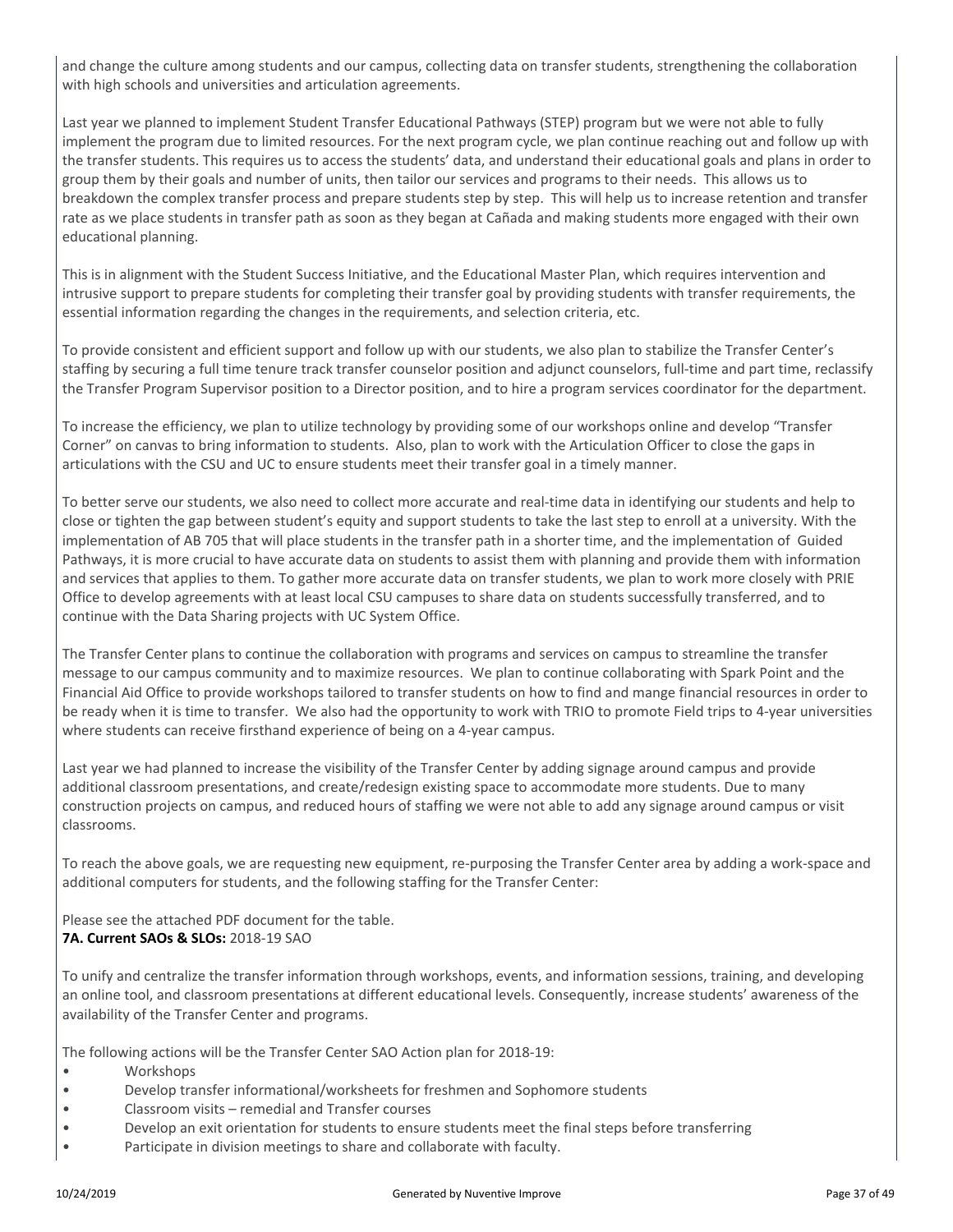**7B. SAO Assessment Plan:** These services provided by the Transfer Center can be measured by:

- The number of activities provided
- The number of participants
- Number of students who reach their transfer goal

**7C. SAO Assessment Results & Impact:** In 2018-19 our efforts to centralize the transfer information was successful, but there is still space to grow. We shared the same information to students within different programs where they have similar academic status. Consequently, we increased the number of our workshops and open house by 46.5% by adding new topics such as Exit orientation, selecting a major, Transfer Orientation that was tailored to students who have already applied and students who just started their program at Cañada. The added workshops were also offered in the evening and other programs such as CWA, EOPS, ESO Adelante and COLTS CON. Many students also follow up after the workshop by scheduling individual appointment with one of the Transfer Counselors. As the results we were able to serve 666 students through these workshops which reflects a 21% increase in number of students attended compare to the prior year. In contrast with prior years that we only had transfer ready students, we served freshman students in these workshops who were interested in gathering information in advance.

We were able to create new flyers or update our existing ones for freshman and sophomore students especially those that are ready to transfer. These were shared with other programs as they advised students and were posted on the Transfer Center WEB Page.

Unfortunately, we were not able make any classroom visits or attend any division meetings due to limited and unstable staffing in the Transfer Center, but we plan to keep these strategies in our next year plan because we it is crucial to have a stronger connection with faculty instruction.

We had a chance to participate in a few activities on-campus and off campus to not only share the transfer information with students and the community, it also helped us to introduce the Transfer Center program and Services. We tabled in Club Rush, and Promise Program welcome day where about 200 students participated. We also had a chance to present and table at the "Connect to College" night and meet with parent and high school students.

Based on our collaboration with the counseling faculty, we encouraged students to complete an ADT, whenever possible. This reflects on students' completion and transfer rate. As stated in section 6A, there is an 11% increase in the number of ADT petitions.

We also provided an information session for nursing students in response to students' needs. Even though we do not offer a Nursing program, we have about 300 students who plan to transfer with a declared major of Nursing. We invited public and private universities who offer Nursing programs in our area and 4 universities attended and shared the admission criteria and the strategies to be a competitive candidate. In Spring and Summer 2019 we also had presentations by ORBIS Education to introduce their partner universities with a nursing major. This was to provide students with additional options. All these programs are well received by students.

The annual Transfer Day was also successful as we had 52 universities and about 300 students participated in this event. This was a nice collaboration across the campus. Many staff and faculty volunteered to support the event, and many of the counseling and instructional faculty supported the program by giving students class time to attend the event.

Based on a survey that we conducted at the Transfer Day in October 2018, students reported that the event helped them to explore universities offering their intended major, become more focused on their transfer path, and learned more about the admission policies and financial resources at the four-year institution. Detailed information about this data is listed under SAO results.

According to a survey distributed at Transfer Day, the annual college fair, out of 64 students who completed the survey students reported that the Transfer Day was a helpful event:

- Find at least two universities that offer your major: 82%
- Seek out more information about transfer options and opportunities: 80%
- Learn about Admission policies: 82%
- Learn about the financial resources: 49%

**7D. SLO Assessment Plan:** N/A **7E. SLO Assessment Results & Impact:** N/A **Looking Ahead**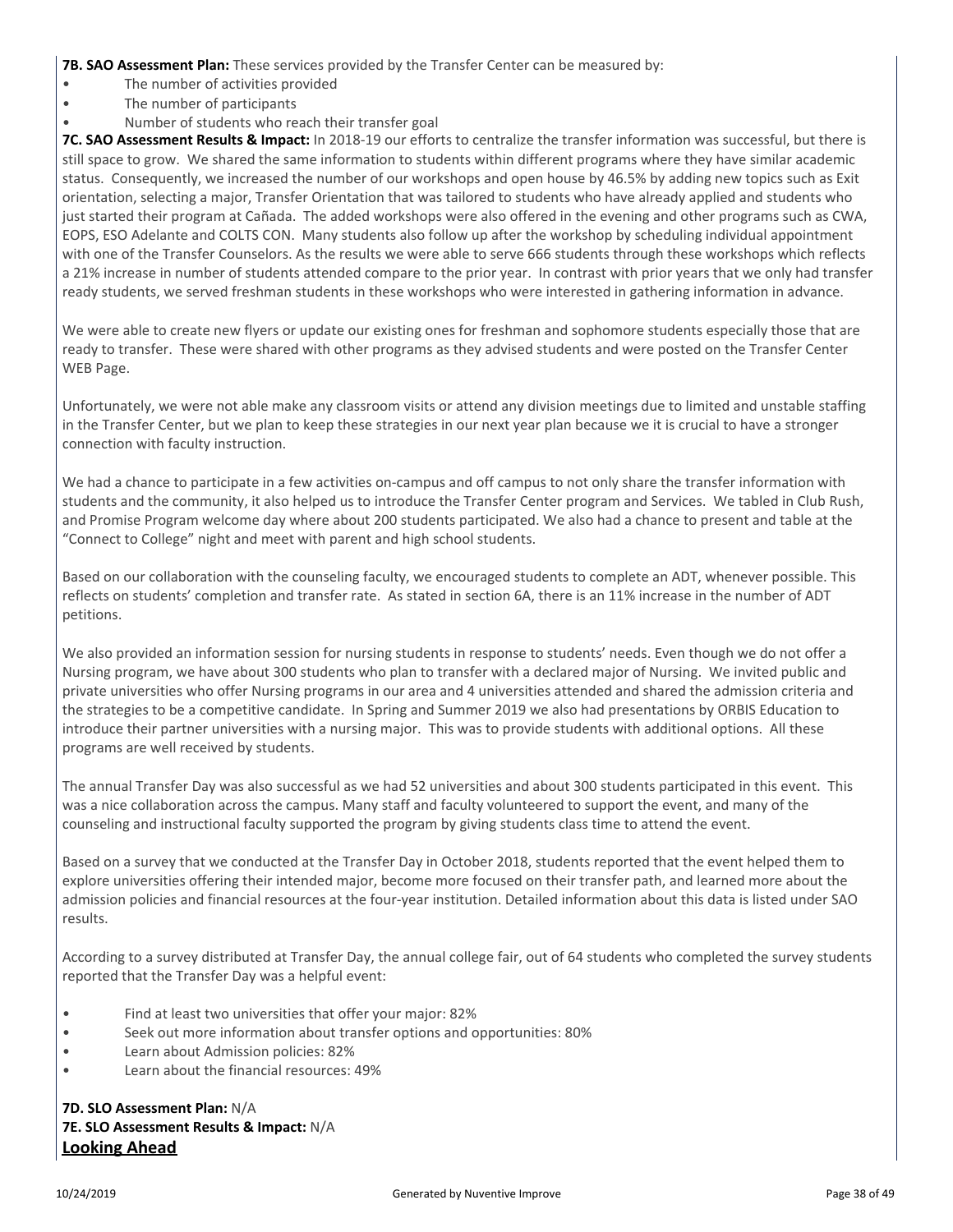**7F. SAOs & SLOs for the Next Review Cycle:** The SAO will be like last year as it lines with the college mission and strategic goals of increasing the retention, completion and the transfer rate.

To unify and centralize the transfer information, increase students' awareness of the availability of the Transfer Center services and programs (become more visible), and assist students to identify a major and university of choice during the first year of attendance, and consequently increase the transfer rate.

The following will be the Transfer Center SAO Action plan for 2019-20:

- Continue collaborating with other programs and services and provide training and guidelines for faculty and staff to centralize our transfer efforts
- Transfer Workshops in person and online
- Develop transfer informational/worksheets for freshmen and Sophomore students
- Continue participating in the college related events and/or provide informational sessions
- Classroom visits remedial and Transfer courses
- Participate in division meetings to share and collaborate with faculty.

These services provided by the Transfer Center can be measured by:

• The number of activities provided

• The number of participants – need to find avenues to collect data on students using online workshops and the transfer Center WEB Page

• Number of students who reach transfer goal and completed at least an ADT

**9. Program Improvement Initiatives:** To adequately staff the Transfer Center and collaborate with faculty and other services to enhance and unify the information provided to students, and to secure adequate space for the Transfer Center activities. **Program Review Narrative Status:** Complete

### **Objective: Increase visibility for the Transfer Center**

Students and community will become knowledgeable of the existence of the Transfer Center and available services.

**Objective Status:** 2 - Continuing (PR)

**Objective Year:** 2019-2020

**Estimated Start Date:** 01/16/2019

**Estimated Completion Date:** 05/01/2019

**Please select the college goals with which this objective aligns.:** Student Completion/Success - Provide educational and student services programs that highlight inclusivity diversity and equity in their mission to help students meet their unique educational goals and minimize logistical and financial barriers to success., Community Connections - Build and strengthen collaborative relationships and partnerships that support the needs of reflect and enrich our diverse and vibrant local community.

**Please select the district goals with which this objective aligns.:** District Goal #1 - Develop and Strengthen Educational Offerings Interventions and Support Programs that Increase Student Access & Success, District Goal #2 - Establish And Expand Relationships With School Districts 4-year College Partners And Community-based Organizations To Increase Higher Education Attainment In San Mateo County, District Goal #3 - Increase Program Delivery Options Including the Expanded Use of Instructional Technology to Support Student Learning and Success, District Goal #4 - Ensure Necessary Resources Are Available To Implement This Strategic Plan Through Sound Fiscal Planning And Management Of Allocations. Protect Community-supported Status And Undertake The Development Of Innovative Sources Of Revenue That Support Educational Programs Beyond That Which Is Available From Community And State Allocations.

### *Action Plans*

**2018-2019 -** To obtain the approval to move forward for the signage (Active)

**Related Documents & Links:** [ImpactSign.com](https://sanmateo.tracdat.com:443/tracdat/viewDocument?y=YYfp7TVkOQxe) **Who's Responsible for Completing this Action Plan?:** Max Hartman, Karen Pinkham, Mary Chries Concha Thia, Char Perlas **Estimated Completion Date:** January 16th, 2019

### *Resource Requests*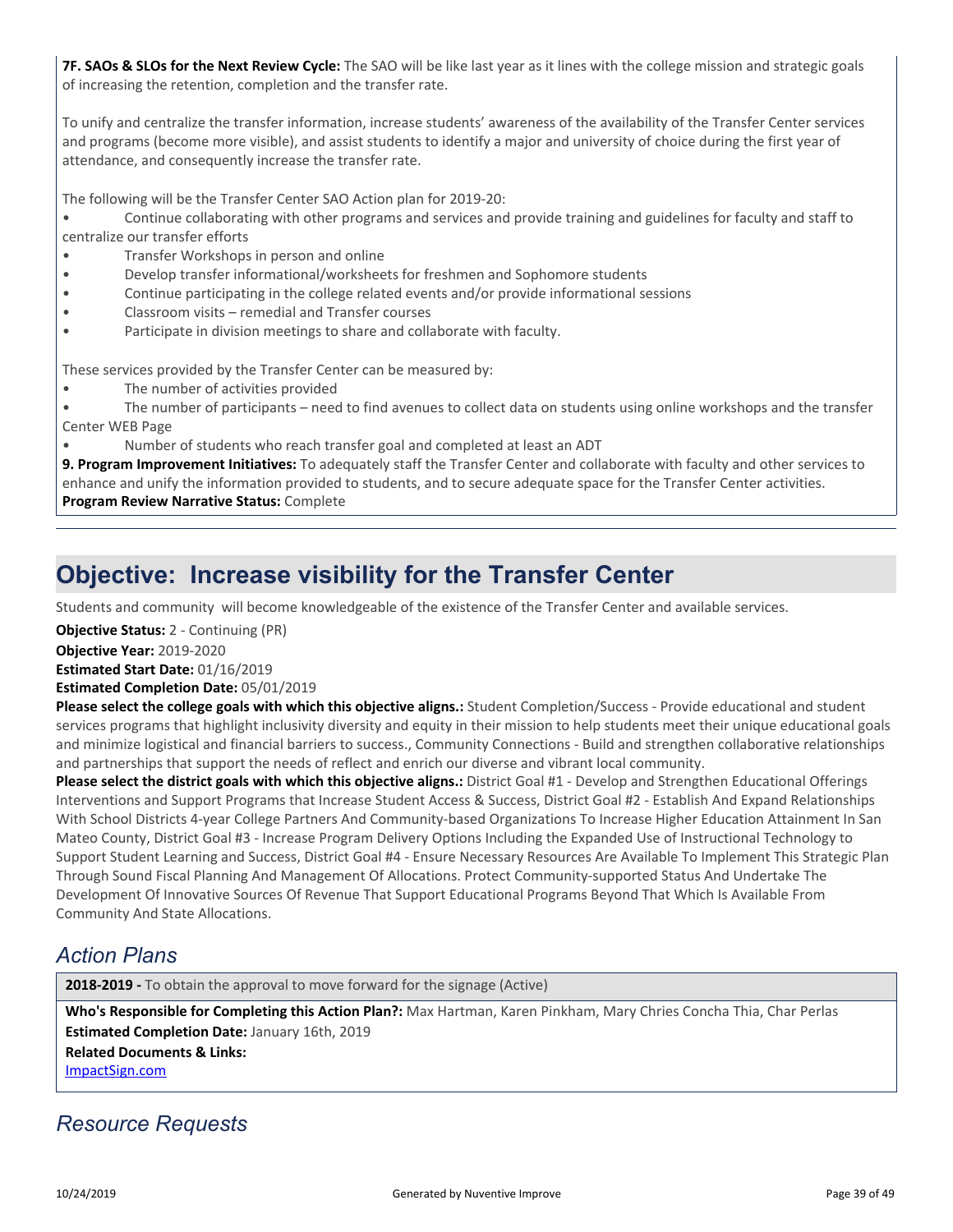## **CAN Program Review (Student Services) - Transfer Center (Odd Year)**

**Signage -** We do not have any signage on our campus directing students to the Transfer Center. Parents, students and other members of the Community who visit our campus, and our current students don't know we have a Transfer Center unless someone brings them to us. Often students ask where the transfer center is. Adding signage above the narrow glass door located in the middle of building 9 across from Building 13, not only informs students of the Transfer Center location, it also gives a message that we are supportive of their Transfer goal and we are providing services in support of their transfer path.

**Status:** Continued Request - Active **Type of Resource:** Contract Services **Cost:** 2051.67 **One-Time or Recurring Cost?:** One-Time Cost

## **Objective: Access to computers for Information**

For students to have access to computers gathering and exploring the transfer information and to submit admission application.

**Objective Status:** 2 - Continuing (PR)

**Objective Year:** 2019-2020

**Estimated Start Date:** 01/16/2019

**Estimated Completion Date:** 05/01/2019

**Please select the college goals with which this objective aligns.:** Student Completion/Success - Provide educational and student services programs that highlight inclusivity diversity and equity in their mission to help students meet their unique educational goals and minimize logistical and financial barriers to success., Organizational Development - Focus institutional resources on the structures processes and practices that invest in a diverse student population and prioritize and promote equitable inclusive and transformative learning.

**Please select the district goals with which this objective aligns.:** District Goal #1 - Develop and Strengthen Educational Offerings Interventions and Support Programs that Increase Student Access & Success, District Goal #3 - Increase Program Delivery Options Including the Expanded Use of Instructional Technology to Support Student Learning and Success

### *Action Plans*

**2018-2019 -** To replace the computers in the Transfer Center either as replacement or purchasing new (Active)

**Related Documents & Links:** [eQuote for Transfer Center Computers.pdf](https://sanmateo.tracdat.com:443/tracdat/viewDocument?y=9GsENIcFYX2Q) **Who's Responsible for Completing this Action Plan?:** Mary Chries Concha Thia **Estimated Completion Date:** May 1, 2019

#### *Resource Requests*

**Desktop computers and Monitors -** To replace outdated 4 computers in the Transfer Center for students use to research about the universities, majors, and preparing their application, etc. The computers in the Transfer Center are always in use especially during the peak times when completing the applications. Financial aid staff are also using these computers to assist students completing their FAFSA.

**Status:** Continued Request - Active **Type of Resource:** Equipment (Items Over \$5000) **Cost:** 7176.17 **One-Time or Recurring Cost?:** One-Time Cost

## **Objective: Preparing Transfer Students**

Students learn about the degree and transfer options, identify their major and universities of their choice during first year, learn about the opportunities that enhances their admission to universities, and be able to plan academic and financial resources.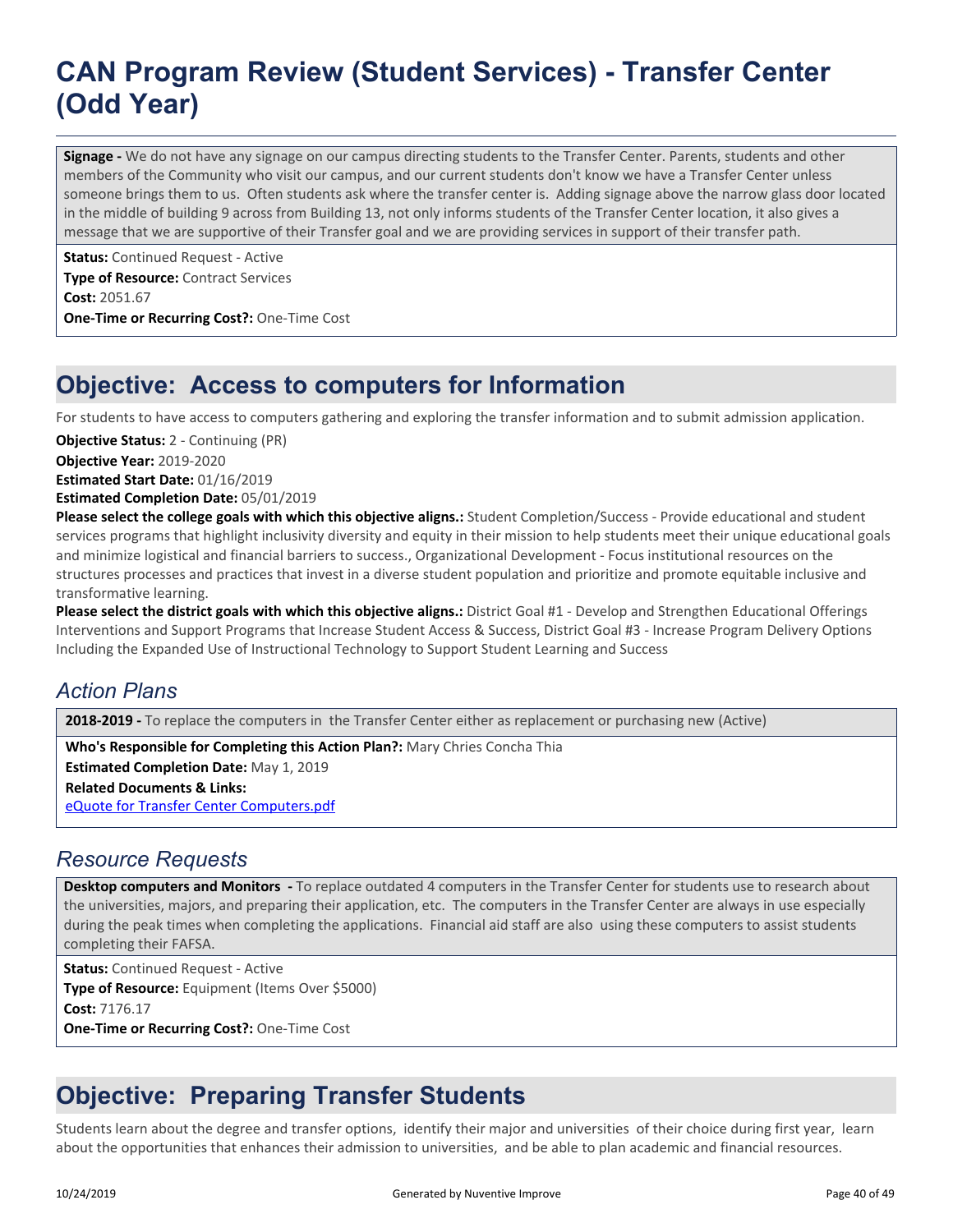**Objective Year:** 2019-2020 **Estimated Start Date:** 08/14/2019 **Objective Status:** 2 - Continuing (PR)

**Please select the college goals with which this objective aligns.:** Student Completion/Success - Provide educational and student services programs that highlight inclusivity, diversity, and equity in their mission to help students meet their unique educational goals and minimize logistical and financial barriers to success.

**Please select the district goals with which this objective aligns.:** District Goal #1 - Develop and Strengthen Educational Offerings, Interventions, and Support Programs that Increase Student Access & Success

### *Action Plans*

**2019-2020 -** To identify students with Transfer goal, grouping them with educational needs, follow up with their academic and transfer status, and develop materials to address students' needs. (Active)

**Who's Responsible for Completing this Action Plan?:** Transfer Center, PRIE Office, Counseling

#### *Resource Requests*

A designated office space near the Transfer Center for university representative visits - Due to limited counseling office space, we cannot schedule the university visits during the first two weeks of school where it is crucial for students to meet with the representatives to connect with the university and get advise on the university's admission policies, admissions essays, applications, UC TAG, Updating the application, etc.

Without office space, we set up the university representatives' visits as drop-in basis through tabling instead of by setting up appointments. This does not provide privacy, and does not give students enough time to discuss their concerns in depth.

**Status:** Continued Request - Active **Type of Resource:** Facilities **Cost:** 0 **One-Time or Recurring Cost?:** One-Time Cost

**Additional \$500 funds -** The cost of printing and copying increased and to promote the event s and make the form and flyers accessible to student is costly. We have 2 campus wide events, one in Fall, Transfer Day, and one in Spring, Students Recognition Reception, that consume the majority of the current budget. We also spend the current funds on supplies, conferences and millage. The additional funds will support us with printing promotional and informational materials and allows us to host additional events for students.

**Status: New Request - Active Type of Resource:** Budget Augmentation **Cost:** 500 **One-Time or Recurring Cost?:** Recurring Cost

**Hiring a Program Services Coordinator -** To hire a full-time Program Service Coordinator (classified Position) for the Transfer Center and the Counseling Department in support in the coordination of the Transfer and counseling programs' initiatives in support of students educational and career goals.

to accomplish its goals as listed above, and to be able to reach out and assist more transfer students, there is need for additional staffing. As stated in the program review, the number of hours of counseling has been dropped and remaining counseling hours are divided between counseling and other responsibilities such as attending on and off campus meetings and conferences and participate in developing programs around new initiatives. Consequently, we have seen a drop in the number of students who transfer to other institutions. We propose to hire a full-time Program Service Coordinator (classified Position) for the Transfer Center and the Counseling Department to support the coordination of the Transfer and counseling programs' initiatives that support students educational and career goals